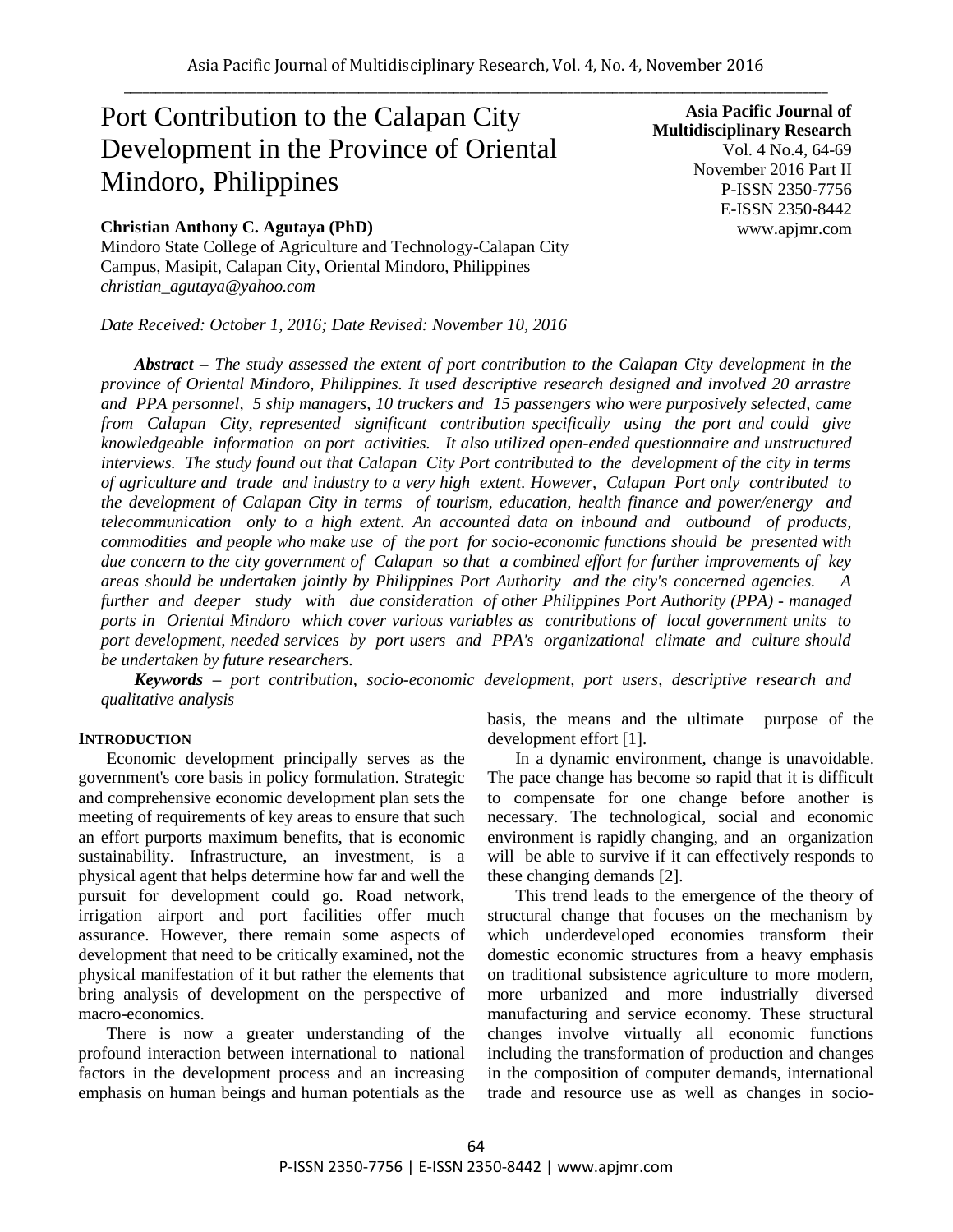economic factors such as urbanization and the growth and distribution of country's population.

Economic growth has been clearly recognized by economists to have involved more than economic variables. Changing technology has much to do with both economic growth and people's experience of it. While the process of modernization involves change in technology, in social systems, in political and economic institutions, it also involves change in attitude and behavior of people. Whether such changes in people are the cause or effect of technological modernization, it remains a fact that they are important because the beliefs and attitudes of people play a significant role in determining how readily modernizing trends will spread.

Modernization which results from economic development and technological innovation is a process which may specify changes denoting "rapidly widening control over nature through closer cooperation among men."

It includes all other specific changes such as industrialization, rationalization, secularization and bureaucratization. It also is a process by which historically evolved institutions are adopted to the rapidly changing functions that reflect the unprecedented increase in man's knowledge, permitting control over his environment, the accompanied scientific revolution reduced to simple terms, it involves revolutionary changes in general aspects - intellectual, political, economic, social and psychological [3].

Development cannot be seen as an economic affair but rather an overall process which is dependent upon the outcome of men's effort to deal with their environment. It must be seen as a total process which includes economic, political and cultural aspects. [4]

In the Philippines today, development efforts of the national government is oriented towards the attainment and sustenance of an improved quality of life of every Filipino as integrated in the interrelated development goals [5].

The development agenda address concerns pertinent to economic development, productivity and growth, equitable distribution of opportunities, income and wealth including the means of production and poverty alleviation. Towards this end, the centerpiece of the development strategy shall be one that is employment-centered, rural based and one which maximizes the complementary between agriculture and industry .

This notion of development which is anchored on the magical powers of complementing agriculture and industry prompted the Philippine government to provide for the organization of port administration and operations functions. Ports, conceived to be of utmost contribution to agricultural and industrial development, were given prime value by then President Ferdinand E. Marcos through the creation of Philippine Ports Authority (PPA) as incorporated under PD No. 857 (1974) and concurrently amended by Executive Order No. 159 (1987).

Such landmark legislation recognizes the need to integrate and coordinate port planning development, control and operations at the national level and at the same time promote the growth of regional port bodies responsive to the needs of their individual localities. The same decree mandated that harbors and tributary areas have their own peculiar potentialities to be considered in port planning and development.

Aimed at providing the Philippine Ports Authority (PPA) with substantial powers to exercise all the proper powers and functions of a port authority to better carry out the development objectives, Executive No. 159 was executed. The order puts ends to the traditional port administration functions such as revenue collection, harbor maintenance and cargo handling to the exclusion of the port's further utilization and development as a spur for regional growth.

PPA's mandated powers over port development had increased the opportunities of local governments to spur similar program on their own. Calapan Port which started its organization on August 1, 1977 has significantly made noteworthy achievements. It focused on the organization building takeover development of basic management system and the related start up activities. Operating systems were exhausted and several requirements were instituted. Even the capability for undertaking the planning and engineering aspects of the port development was established along with the maintenance, dredging and rehabilitation projects. This development undertakings were conceived as the first Port Development Program for Calapan by the Miescor, supervised by the Philippine-IBRD Fourth Project. Before the initial pace of port development, Calapan's port was considered as a marginal wharf with only 104.5 m. long, a dock area of 2,112 sq. m. or reinforced concrete piles. Other amenities which comprised the old Calapan Port were a 576 sq. m. terminal shed, a 351 sq. m. administrative building and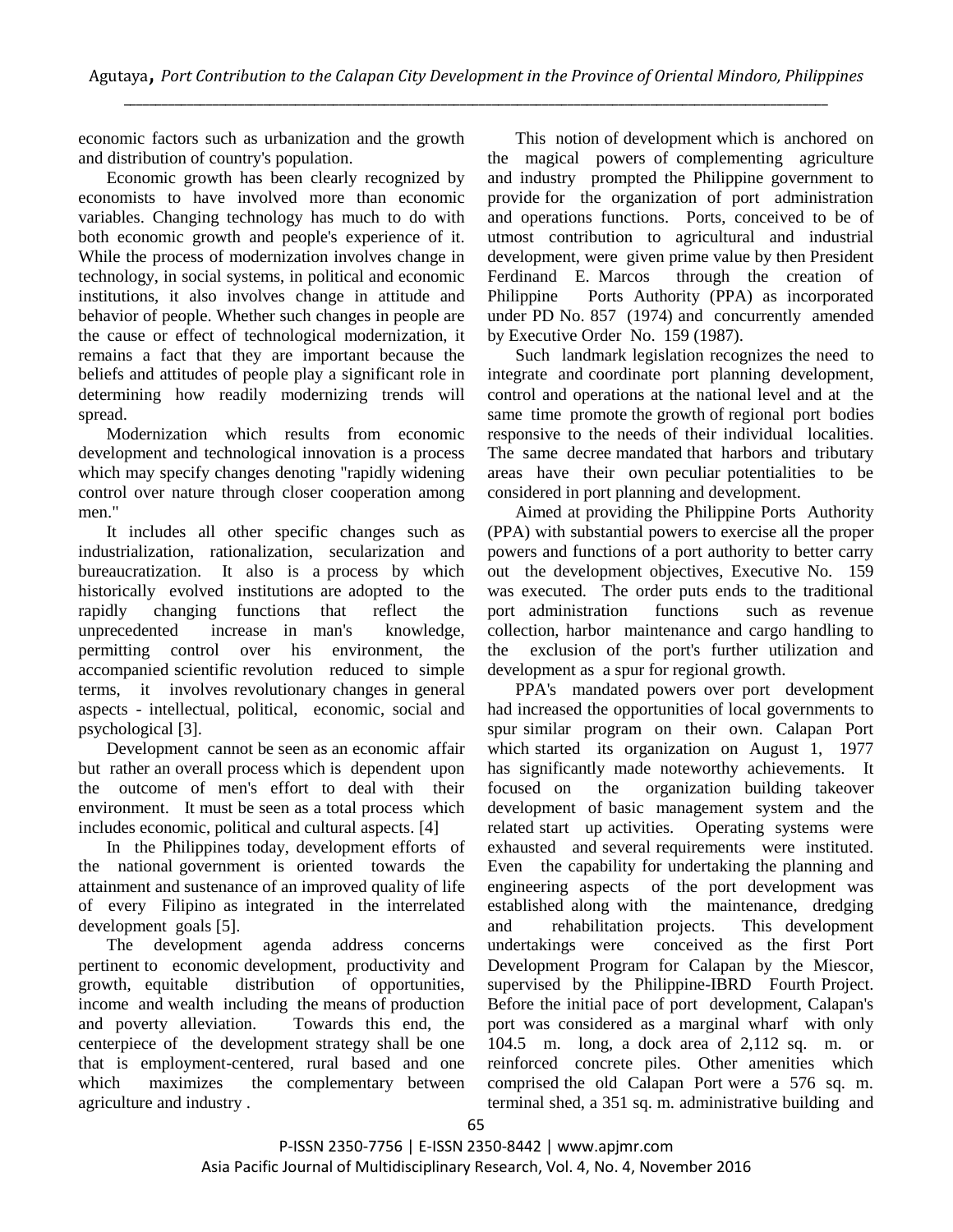a 33,400 sq. m. back up area. The project also completed and constructed the passenger pier, RO-RO ramps, rehabilitation of additional back up area with shore protection, dredging, conversion of existing transit shed into a passenger terminal, office space and other structures and facilities, installation of power, water and drainage system and fencing, and concrete paving of parking and open storage areas. The result of which was: reclamation of back up areas with shore protection, passenger terminal, expanded marshaling areas of cargo vehicles, improved ro-ro ramps, complete lighting system and water system, transit shed and dredged berthing places of big vessels.

Closely related to the present research study is that of Theory of Social Change by Durkheim [6] who says that economic development only occurs in the community if the need is perceived by the people who depend on the social, economic and political agenda of a nation. Calapan City Port is said to have contributed to the development of Calapan City. The same thing is true that social and economic activities have become complicated that undoubtedly introduced developments of many kinds. The port is also acknowledged to have improved government service that brings comfort and convenience to the populace. Finally, the port is hailed for increasing the quality of life of Calapeños because of the delivery of basic services for health, education, trade and industry finance, agriculture, power and energy and transportation and communication.

Durkheim expanded this theory by saying that the beneficiaries of economic changes are bonded by common outlooks, values, ideas and life principles wherein development evolves from simple to highly beneficial ones. The organizations, states and entities delivering economic benefits, in particular, accompany social advancements and political awakening as chain reaction wrought by the program.

In view of the above premises, the researcher feel very inspired to investigate the extent of contribution of port development of Calapan City, Oriental Mindoro, Philippines. This research study is undertaken in Calapan City where the arrastre and PPA personnel, ship owners, truckers and passengers were particularly involved covering the fiscal year 2016.

## **OBJECTIVES OF THE STUDY**

This study determined the port contribution to the Calapan City development in the province of Oriental Mindoro, Philippines in terms of trade and industry, agriculture, tourism, education, health, finance and power/energy and transportation/communication.

## **METHODS**

The study utilized the descriptive research designed and involved 20 arrastre and PPA personnel, 5 ship managers, 10 truckers and 15 passengers. The respondents purposively selected in this study were categorized as those coming from Calapan City, Oriental Mindoro, Philippines those who could represent a significant contribution, specifically using the port and those who could give knowledgeable information on port activities. Aside from openended questionnaire, the researcher also conducted unstructured interviews to gather more insights from the respondents. Qualitative discussions were presented and analyzed in order to arrive at meaningful conclusions and recommendations.

#### **RESULTS AND DISCUSSION**

The port users assessed that the port contribution to the Calapan City Development determined by trade and industry is very high. This simply means trading and industry has been significantly improved because Calapan City Port serves as the mode by which business activities take place. Specifically, the port users revealed that Calapan City Port enabled businessmen and traders to expand and deal with clients inside and outside the city to a very high extent. To a very high extent, the port has also facilitated business transactions and provided employment opportunities. To a very high extent, the port contributed to smooth completion of tie-ups and investment agreements among businessmen. The port has lured investors to a very high extent. Finally, there is a very high extent dramatic increase of goods and commodities brought in and out of the city.

Calapan City Port has better served the interest of traders and businessmen because it helps facilitate transactions. Port, as an economic infrastructure, could be a spur for economic development. This could be attributed to the port's current condition where both fast craft vessel and roro ships ply Calapan-Batangas route with a minimal travelling time consumed. This implies that business people are easily attracted to Calapan City. The fact that Calapan City Government is prepared to making itself a conducive place for business, Calapan City Port will ultimately be of great contribution to this end. Philippines Port Authority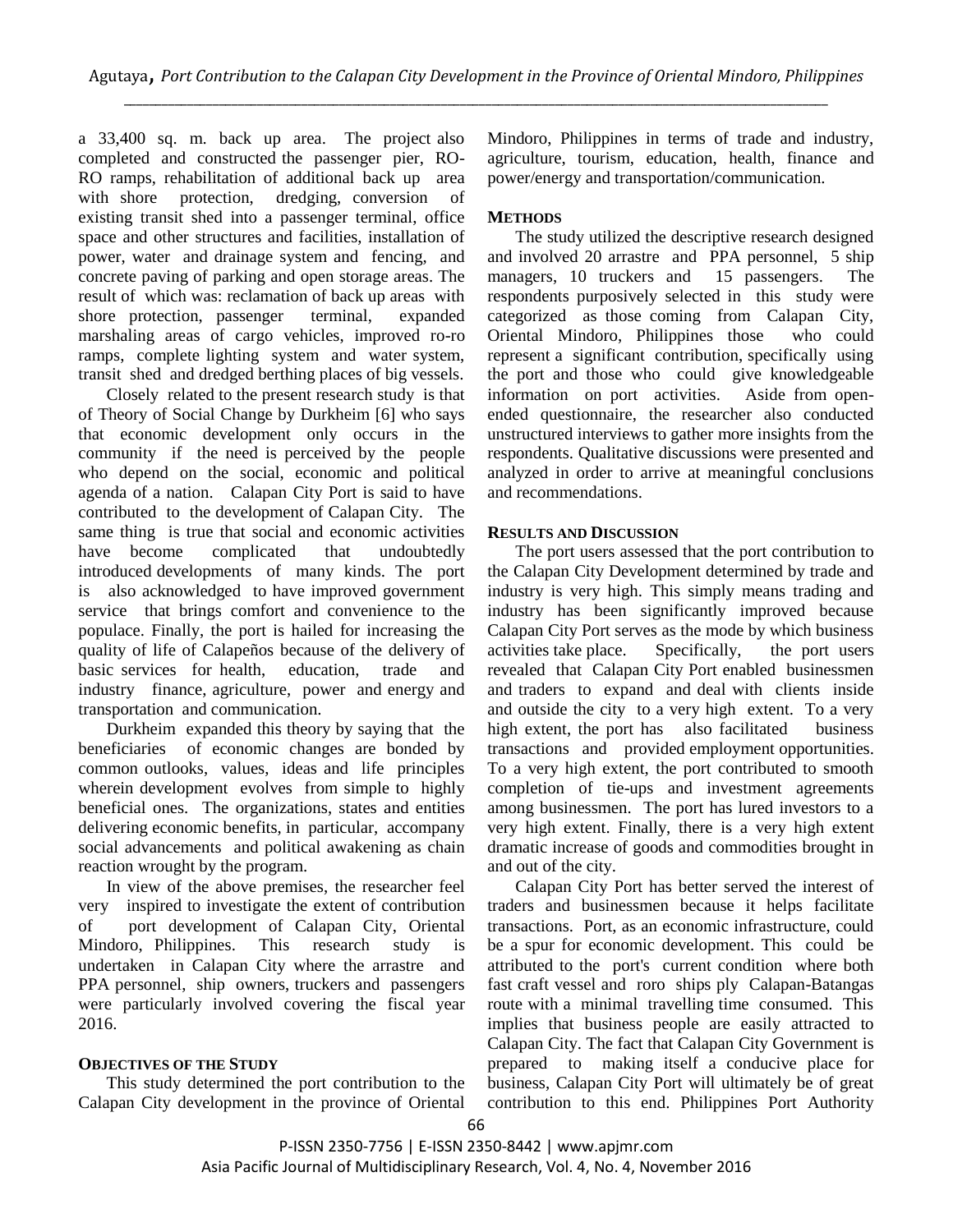management will then be able to realize that the port's further development ensures full development and growth of the local economy.

To a very high extent, Calapan City Port has contributed to the development of the city as determined by agriculture. The port users admitted that capitalists of agricultural product could easily get back their cash outlays because fast decaying commodities are promptly transported via Calapan Port. To a very high extent, agriculture is made as an alternative source of livelihood, back loads and products easily carried inside the city and transport products outside Calapan City.

Calapan City port has significantly contributed to the improvement of the city's economic condition considering agriculture as determining factor. Subsequent development of the agriculture sector could be accounted for by the fast return on investment of farmers due to facilitated transportation of farm goods and other agricultural products, including livestocks. This trend is a direct result of rapid introduction of fast crafts that limits loading of passenger via roro vessels which have almost become exclusive for cargo handling. Thus, waiting time for loading/unloading and the cargo owners' inconvenience are substantially reduced. Today's development at Calapan City Port may be conceived as the springboard of all these changes that have occurred.

To a high extent, Calapan City Port has made significant development in tourism industry of Calapan City. Calapan City Port serves as a showcase of attractive economic development they described to a high extent. To a high extent, the port users indicated that Calapan City Port serves as an effective means for tourists' fast and convenient travel. In the same manner, the port users perceived Calapan City Port to have served as entry point of tourist who travel to local destinations, as contributory factor to Department of Transportation and Communication's eco-tourism development program and as venue to create revenues from tourism.

Calapan City Port has provided tourists the access to reach local destinations in the city and in the province. Calapan City Port has significantly helped promote tourism industry development which concurrently lures investors to put capital on development of possible tourist centers and destinations.

The contribution of Calapan City port to the development of education is described to a high extent. The port has helped facilitate travel of students involved in educational tours they described to a very high extent. This points out that the presence of fast craft vessels offering round trip tour in Calapan City - Batangas City route has made educational institutions interested with educational tours. Such has become very easy to do that enhances student's learning. To a high extent, the port serves as carrier of educational/instructional materials used by students. Access to study advance graduate programs outside Calapan City has been provided to a high extent. Finally, the port has also increased students' opportunities to be abreast with technologies used in educational process to a high extent.

Calapan City port is very instrumental in the high extent of development of education in Calapan City. Educational institutions and members of the academe greatly appreciate the contribution of Calapan City Port by valuing its importance in educational development. Students on particular become interested to pursue graduate studies in Manila because they know they could comfortably travel back and forth anytime. The delivery of all educational materials has been made very easy. With these educational advances occurring in Calapan City, the port is conceived to have made a very significant contribution.

The effect in the development of health has been described to a high extent. It means that all technological advances are directly attributed to the proper operations of Calapan City Port by the Philippines Port Authority. The port helped transport medicines, medical equipment and medical goods and provided access for travel of patients under emergencies. This means that medication of patients under critical conditions has become quite easy nowadays due to Calapan City Port. While the province is said to be still lagging behind in medical science, the port helps people avail of the advance and reliable medical services outside the city. To a high extent, the port users opined that Calapan City port has facilitated entry of medical/dental missions and allowed tie-up of the city hospitals with those in the nearby cities. The contribution of Calapan City Port is not only limited to some areas of the city's agriculture and tourism but also of health.

Available means of transportation which medical practitioners find possible through Calapan City port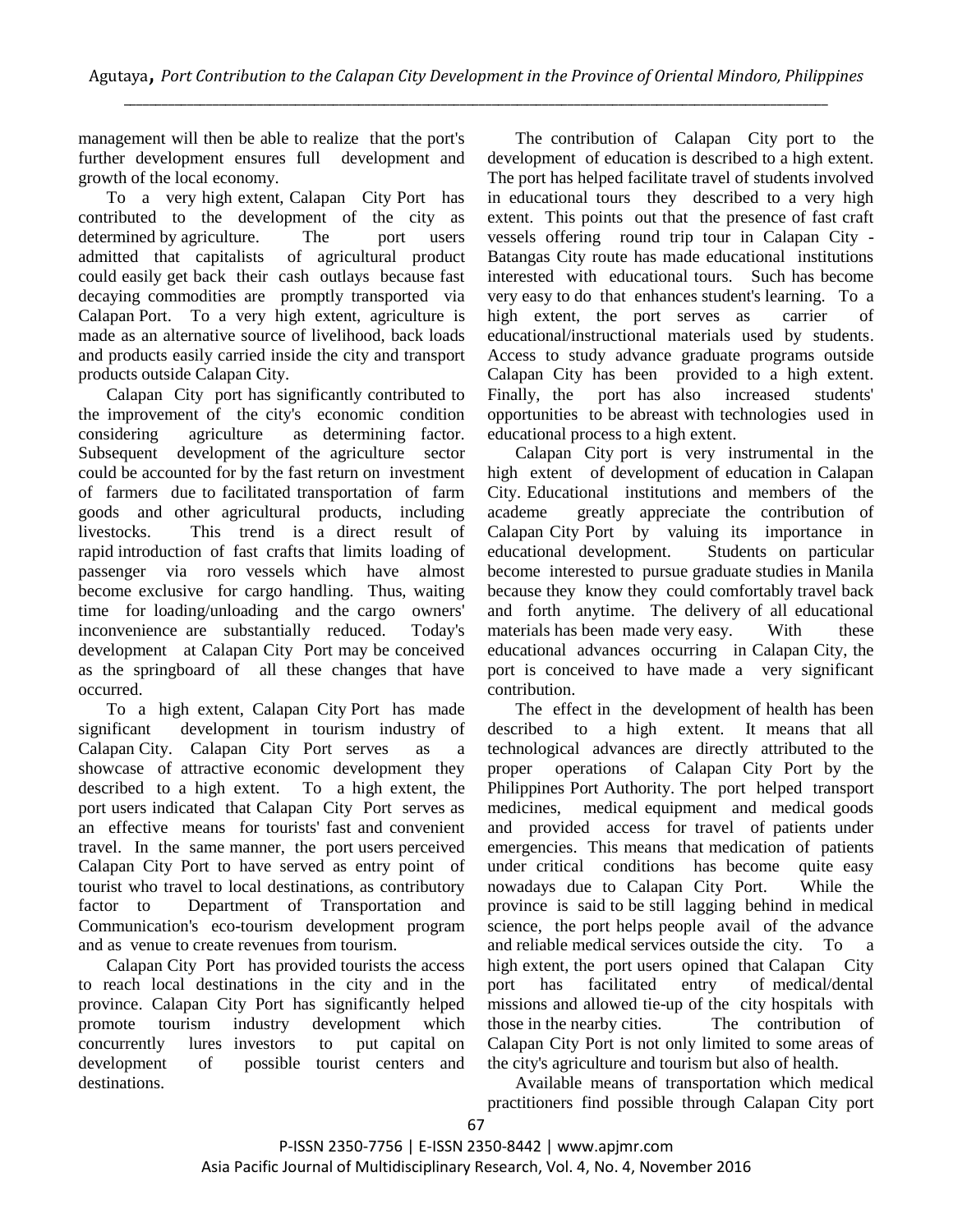makes them choose Calapan City as beneficiary of medical/dental projects. The same also goes through with other areas of medical services in the province done through medical tie-up program. One thing that provides proof to this observation is that Calapan City has become very reachable because of port where fast craft ferries ply from and to. In this sense, the people, particularly the poor, will be much benefited by medical services they desire as hospitals in the province could now afford to offer services comparable to those outside the city. All these are attributed to the presence of Calapan City port.

The effects and contribution of the port to the development of the city is described to a high extent. It means the field of finance has greatly contributed to the aspired development of the city. The port has induced investment described to a high extent. To a high extent, tax earnings of the city has increased, completed financial transactions of businessmen, increased job opportunities and also developed business in the city.

Calapan City Port has been highly instrumental in creating Calapan City a favorable environment for business in terms of finance that lures businessmen, capitalists and investors. This goes parallel with the idea of businessmen that one factor and amenity important in investment is the presence of means of transportation. Calapan City port could ensure investors of an easy return on their capital because the community is conducive for business operations, be it capital or labor intensive.

Generally, Calapan City port has spontaneously transformed the city into a viable investment hub which could be proven by the increasing number of large scale, medium-scale and small scale business entities

Calapan City could directly owe its present economic development from the presence of Calapan City port. This trend would continue provided Calapan City port maintains functioning better and fulfilling its purpose.

Power, energy and telecommunication has contributed to the development of Calapan City through its port. The port has served as means in carrying communication equipment of telephone companies, to a high extent. Calapan City port is also perceived to have improved power and energy because equipment for electrification are transported through it and at times it has served as a mooring facility of power barge, to a high extent. Finally, Calapan City port has also been credited as

instrumental in developing telecommunication and transportation facilities in the province that is described to a high extent.

Calapan City Port plays a vital role in the felt improvement of transportation, communication and power and energy in the entire province. The presence of roro vessels is, in fact, the reason why all these developments are currently taking place. In the area of telecommunication, this is evidenced by the booming telephone business operations in the city. Meanwhile, in the area of power and energy, electrification program becomes apparently improving insofar as installation of transmission lines and service drops are at their height, done by the Oriental Mindoro Electric Cooperative (ORMECO).

Calapan City is fast growing and developing in terms of the mentioned indicators above due mainly to the presence of Calapan City Port. This goes to prove that a locality's port is greatly contributory to the aspired economic and social development of Calapan City where its people are the beneficiaries. In this event, port, as an economic infrastructure serves many ultimate purposes to realize development because it provides the most viable access to the city.

As a show window of Calapan City, its port becomes principal attraction for businessmen and investors and as means of transportation of agricultural producers, traders and industry owners which both help uplift the economic status of the city, making this a very conducive and lucrative environment to host businesses.

# **CONCLUSION AND RECOMMENDATION**

Calapan City Port contributed to the development of the city in terms of agriculture and trade and industry to a very high extent because agriculture based businessmen, traders and industry owners make use of the port which proves Calapan City remains dependent on agro-industry. However, Calapan Port only contributed to the development of Calapan City in terms of tourism, education, health finance and power/energy and telecommunication only to a high extent. Calapan City proves to be quite growing fast because of a marked improvement in these factors.

An accounted data on inbound and outbound of products, commodities and people who make use of the port for socio-economic functions should be presented with due concern to the city government of Calapan so that a combined effort for further